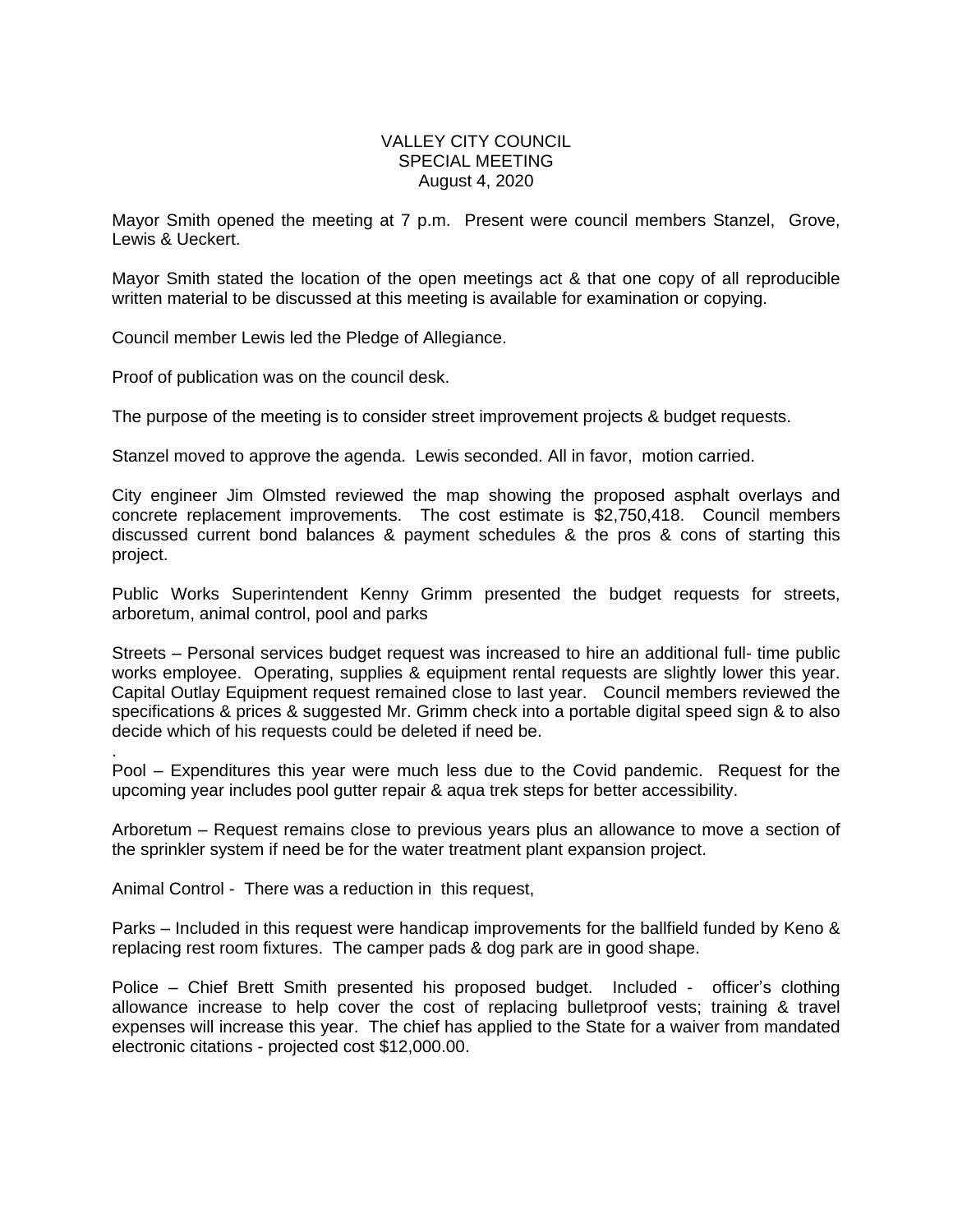Mayor's report – The regular city council meeting will be 8/11 at 7 p.m. Valley Days Celebration 2020 is August 7, 8 & 9. The City received payment of \$51,761.93, from FEMA for ballfield project

Library Status – Sami has been exposed to Covid & is in quarantine until August 10. Sydney has been tested will get results on Thursday. Elizabeth is working Mon-Tue-Wed this week. There will be a pre-construction conference for Valmont lift station 8/18 @ 9 a.m.at city hall

The meeting was adjourned at 7:57 p.m.

Mayor Carroll L. Smith Clerk Joan Suhr

## VALLEY CITY COUNCIL SPECIAL MEETING August 18, 2020

Mayor Smith opened the meeting at 7 p.m. Present were council members Grove, Lewis, Stanzel & Ueckert.

Mayor Smith stated the location of the open meetings act & that one copy of all reproducible written material to be discussed at this meeting is available for examination or copying.

Mayor Smith led the Pledge of Allegiance.

Proof of publication was on the council desk.

Stanzel moved to approve the agenda. Lewis seconded. All in favor, motion carried.

The purpose of the meeting is to review budget requests.

General, Emergency Management, Cemetery, Library, Bond Fund, Nursing Home, Keno, Sales Tax and Tax Increment Financing requests were reviewed and discussed.

A special meeting to discuss adjusting the ETJ boundary is scheduled for September 22 at 7 p.m.

Andrea Griffin gave an overview of the proposed agreement with Karls Investment Company to connect the drive-in theater property into the city sanitary sewer conveyance line to Fremont.

Council member Ueckert introduced, read & moved for passage of Resolution No. 2020-35 to authorize Mayor Smith to execute an agreement with Karls Investment Company LLC for wastewater connection & service for the development known as Quasar Drive-In Theater.